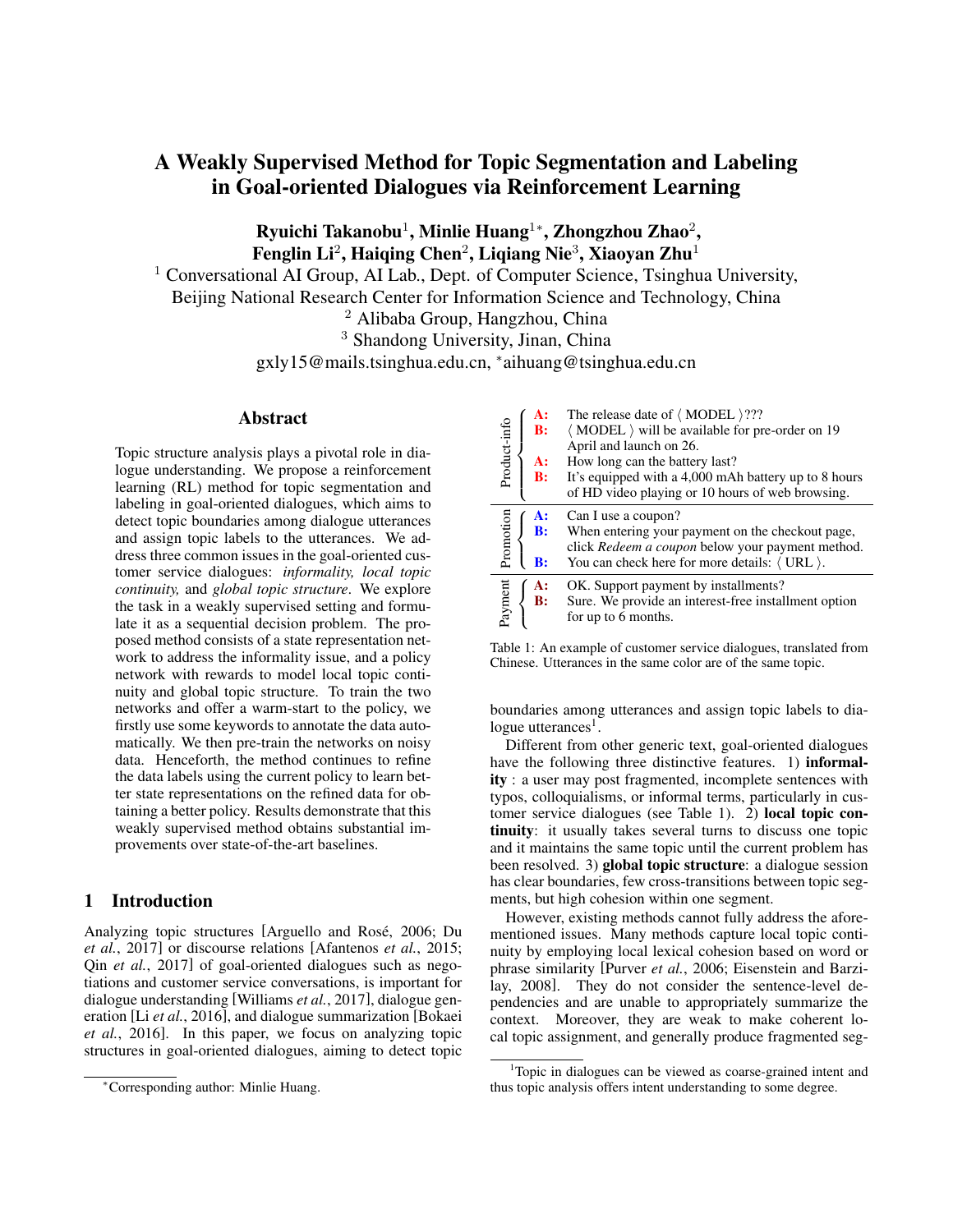ments. Other studies attempted to capture the discourse dependencies between adjacent utterances [Du *et al.*, 2017; Zhai and Williams, 2014], but less attention has been paid to modeling global topic structure in a dialogue session. Fully supervised methods [Arguello and Rosé, 2006], by contrast, are too expensive for manual annotation, thereby not scalable to large datasets.

In this paper, we propose a policy gradient reinforcement learning method to address the three issues. Topic segmentation and labeling can be seen as a sequential decision problem, where we assign topics sequentially to utterances, and previous decisions can affect current and following decisions. An intermediate reward is defined to encourage local topic continuity to enforce the coherence of local topic assignment from the *labeling perspective*. When all sequential decisions are made, the global topic structure of one session is measured by a delayed reward that favors larger utterance similarity within a segment and lower similarity between segments. To address the informality issue, we use a hierarchical LSTM (HLSTM) for state representation to capture word-level and sentence-level dependencies. HLSTM can better summarize all historical information instead of just using word/phrase similarity. It thus has the ability of context understanding to not only deal with informality but also address local topic continuity from the *content perspective*.

Our method consists of a state presentation network and a policy network. As can be imagined, state representations are extremely important to our method, however, without labeled data, it is challenging to learn a good representation of text. Another challenge for the policy network is its inability of topic labeling with the designed rewards alone. In order to train state representations and also provide a warmstart for the policy to identify topics, labeled data are indispensable. Unfortunately, it is too costly to manually annotate the large-scale data in our task. Although some unsupervised methods can assign latent topics [Blei, 2012], however, such topics are indirect and lack direct interpretability for the task. Therefore, we resort to *noisy labeling*, using a set of handcrafted keywords to label the dialogues automatically. After pre-training with the noisy data, the method continues to refine the data labels using the current policy, and then to learn better state representations on the refined data for obtaining a better policy. To summarize, our contributions are as follows:

- We propose a weakly supervised method for analyzing topic structures of goal-oriented dialogues. To avoid heavy manual annotation, we use prior knowledge to perform noisy labeling for pre-training the networks. The method iterates between refining noisy data labels and finding better state representations and policies. Thus, it is scalable to large unlabeled datasets and the idea may inspire other real-world applications.
- Our method is able to capture *local topic continuity* by an intermediate reward, measure *global topic structure* by a delayed reward, and represent *dialogue content and context* by a hierarchical LSTM. It generates not only locally coherent but also globally well-structured topic segments. Experimental results demonstrate substantial improvements over the baselines.

# 2 Related Work

Early models for topic segmentation assumed that a high lexical cohesion is expected within a topic segment [Hearst, 1997]. However, most of those models put much emphasis on the lexical structures of a dialogue [Webber *et al.*, 2012]. Such superficial signals like words or phrases do not consider sentence-level dependencies, leading to a fragmented segmentation. Other studies aimed to discover latent discourse structure by modeling message-response pairs [Du *et al.*, 2017] or drawing a distribution over topic-state links [Zhai and Williams, 2014], but the global structure of a session is often ignored. Though TopicTilling [Riedl and Biemann, 2012] used latent topics obtained from LDA to represent sentences, such topics are still far from an appropriate summary of the context. While few supervised approaches cast the segmentation problem as a classification task [Arguello and Rosé, 2006, it is obviously expensive for annotation and not scalable to large datasets. Recent research [Song *et al.*, 2016] has demonstrated that word embedding provides better performance in dialogue session segmentation, which inspires us to apply a state representation network for better summarizing and understanding dialogue contexts.

Topic labeling aims to assign a short description to each of the topical clusters to facilitate interpretations of the topics [Joty *et al.*, 2013]. In general, single terms [Mehrotra *et al.*, 2013] or phrases [Mei *et al.*, 2007] can be chosen as topic label. Most researchers formulated the task as a multi-label classification problem that each utterance is associated with a subset of all the topics, and multiple topic labels may be chosen for an utterance [Ramage *et al.*, 2009; Soleimani and Miller, 2016]. In this paper, we treat topic labeling as a topic classification problem where each utterance is assigned with a topic in a given set.

There are a few challenges for topic segmentation and labeling in goal-oriented dialogues. First, participants are discussing about very specific issues whose topics are restricted in certain domains, but existing unsupervised methods have very limited abilities to learn domain-specific knowledge from the dataset [Joty *et al.*, 2013]. Second, dialogue messages are ungrammatical and informal, where parsing tools are not applicable [Du *et al.*, 2017]. To address these two problems, we cast topic segmentation and labeling in dialogues as a RL problem and design rewards to model local topic continuity and global topic structure.

# 3 Methodology

Our task is to segment a dialogue session and label each segment with a topic. More formally, given a sequence of dialogue utterances  $X = x_1, x_2, \cdots, x_T$  where each  $x_i$  is an utterance, and a topic set C as  $\{c_1, c_2, \cdots, c_K\}$ , the task is to assign each  $x_i$  with a topic  $c_j$ . We treat the task as a topic classification problem in which topics have been specified in advance. <sup>2</sup> Note that we do not consider speaker turns, since utterances from a customer or an agent are in the same topic space.

<sup>2</sup>The task definition differs from other studies [Joty *et al.*, 2013], whereby topic labeling is defined as finding a short description to each of the topical clusters to facilitate topic interpretations.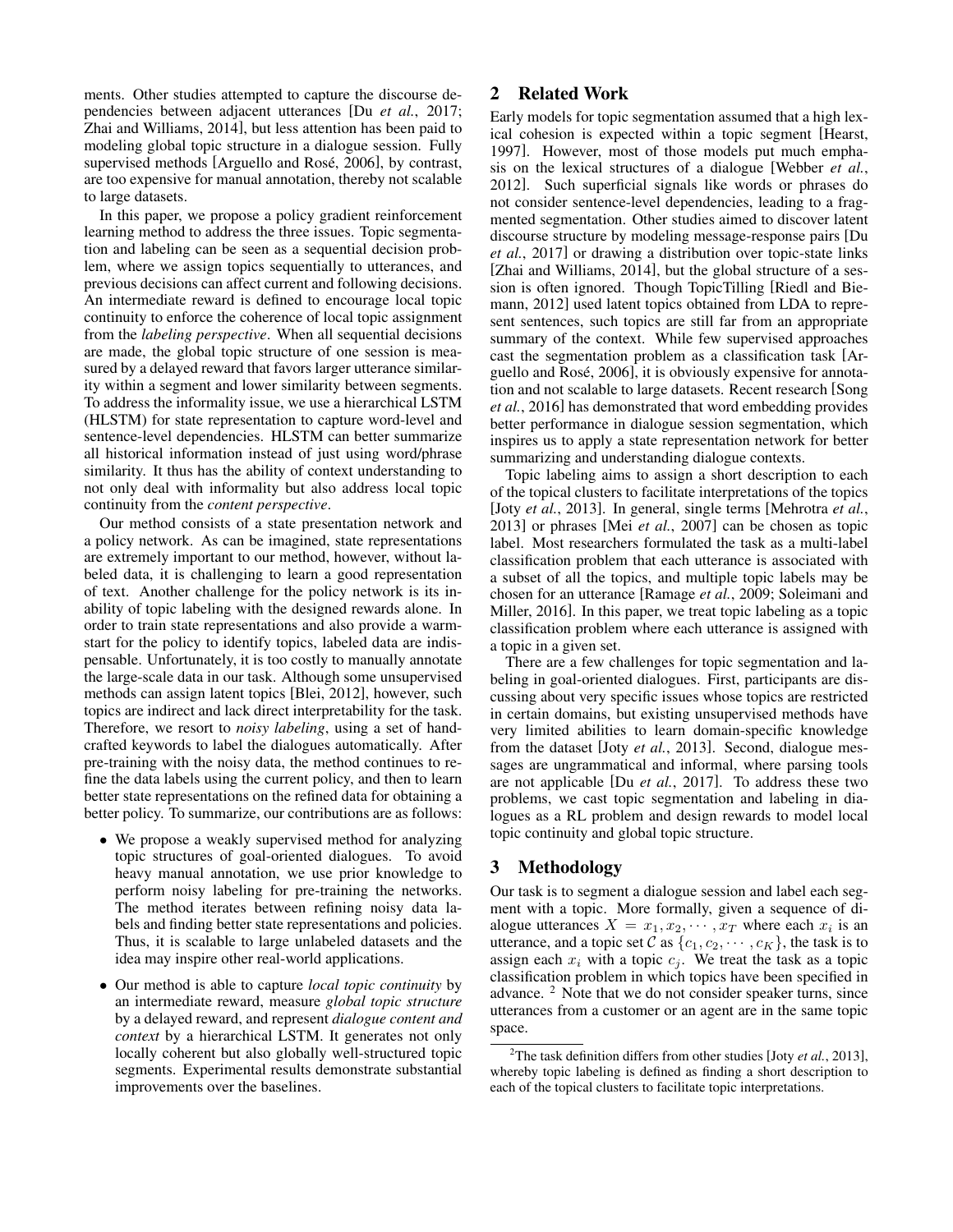

Figure 1: Illustration of the model. SRN adopts a hierarchical LSTM to represent utterances and provides state representations to PN. Data labels are refined to retrain SRN and PN to learn better state representations and policies. The label  $y$  and the action  $a$  are in the same space.

Our model, as illustrated in Figure 1, consists of a state representation network (SRN) and a Policy Network (PN). We use a set of keywords (as prior knowledge) to perform noisy labeling on the dialogues, and pre-train SRN and PN on the noisy data. SRN is a hierarchical LSTM (HLSTM) consisting of a word-level LSTM and a sentence-level LSTM, which fully captures word-level and sentence-level context dependencies. Since noisy labeling may not assign correct labels to the context-dependent utterances, PN will refine topic labeling by optimizing the cumulative rewards that model local topic continuity and global topic structure. The refined data are used to train SRN again to provide better state representations and then obtain better policies for PN. The process iterates until it converges.

### 3.1 Noisy Labeling with Prior Knowledge

*Prior knowledge* in this paper is defined as a set of keywords for each topic and is used to label the dialogues automatically. The noisy data is used to pre-train state representations and also to provide a warm-start for the policy network. These keywords are manually selected from a ranking list of words. Compared to manual annotation, such prior knowledge can be obtained more easily.

The annotation process works as follows: First, we use the strategy of *keyword matching (KM)*. If an utterance contains the keywords of a topic, the utterance will be assigned with the topic accordingly. Formally, for an utterance  $x$ , its topic label  $l(x)$  is decided by

$$
l(x) = \operatorname{argmax}_{j} \sum_{i} t f(k_{ij}, x), \tag{1}
$$

where  $k_{ij}$  denotes the *i*-th keyword for topic *j*, and  $tf(k, x)$ counts the frequency of keyword  $k$  in  $x$ .

Second, we adopt the *nearest neighbouring (1-NN)* strategy if there is no keyword occurring in an utterance. We compute the inner product of the topic vector and the utterance vector, and choose the most similar topic. The topic vector and utterance vector are both the average of word vectors.

#### 3.2 State Representation Network (SRN)

We adopt a hierarchical LSTM (HLSTM)[Chung *et al.*, 2017] to offer state representations to the policy network (PN). A word level bidirectional LSTM connects words in an utterance forward and backward, and the utterance representation is fed into the sentence-level LSTM which sequentially connects utterances in a dialogue session. More formally, given a sequence of utterances  $X = x_1, x_2, \cdots, x_L$ , the sentencelevel LSTM obtains the hidden states  $\mathcal{H} = {\mathbf{h}_1, \mathbf{h}_2, \cdots, \mathbf{h}_L}$ from which state representations will be computed for PN. Such a HLSTM can capture word-level and sentence-level dependencies. For instance, an informal word can be better summarized by its contexts.

SRN is pre-trained using the noisy data. We adopt cross entropy to train SRN where supervision is imposed on the topic prediction ( $y_{t-1}$  and  $y_t$  in Figure 1) based on the hidden states of the sentence-level LSTM, i.e.,  $h_{t-1}$  and  $h_t$ . SRN will be fine-tuned during the joint training of SRN and PN.

### 3.3 Policy Network (PN)

The policy network adopts a stochastic policy which is a probability distribution over actions given a state,  $\pi_{\Theta}(a_t|\mathbf{S}_t)$ . State representation is composed of the output of SRN and the latest topic segment. The action corresponds to assigning a topic label to an utterance in a dialogue session. We design an intermediate reward to capture local topic continuity since the topics in a session usually last for several turns, and a long-term delayed reward to capture the global clustering property of topic segments: the intra-segment similarity is large while the inter-segment similarity is small.

### Action

The action space is the same as the topic space, i.e.,  $A =$  $\{c_1, c_2, \cdots, c_K\}$ . Thus, at each state, the action is to assign a topic label to the current utterance. A topic boundary can be immediately identified when the topics of two adjacent utterances are different.

### State

The state  $S_t$  represents the current state after the actions  $a_1, a_2, ..., a_{t-1}$  are sampled for the previous utterances in a dialogue session. The state can be formally represented by

$$
\mathbf{S}_t = [\mathbf{h}_t; \mathbf{v}(a_{t-1}); \boldsymbol{\omega_k}], \tag{2}
$$

where  $v(a)$  denotes the vector of topic label a, a learnable parameter of PN, and  $\omega_k$  is the vector representation of the latest segment  $\omega_k$ , defined as  $\boldsymbol{\omega} = \frac{1}{|\omega|} \sum_{x \in \omega} \mathbf{h}_x$ .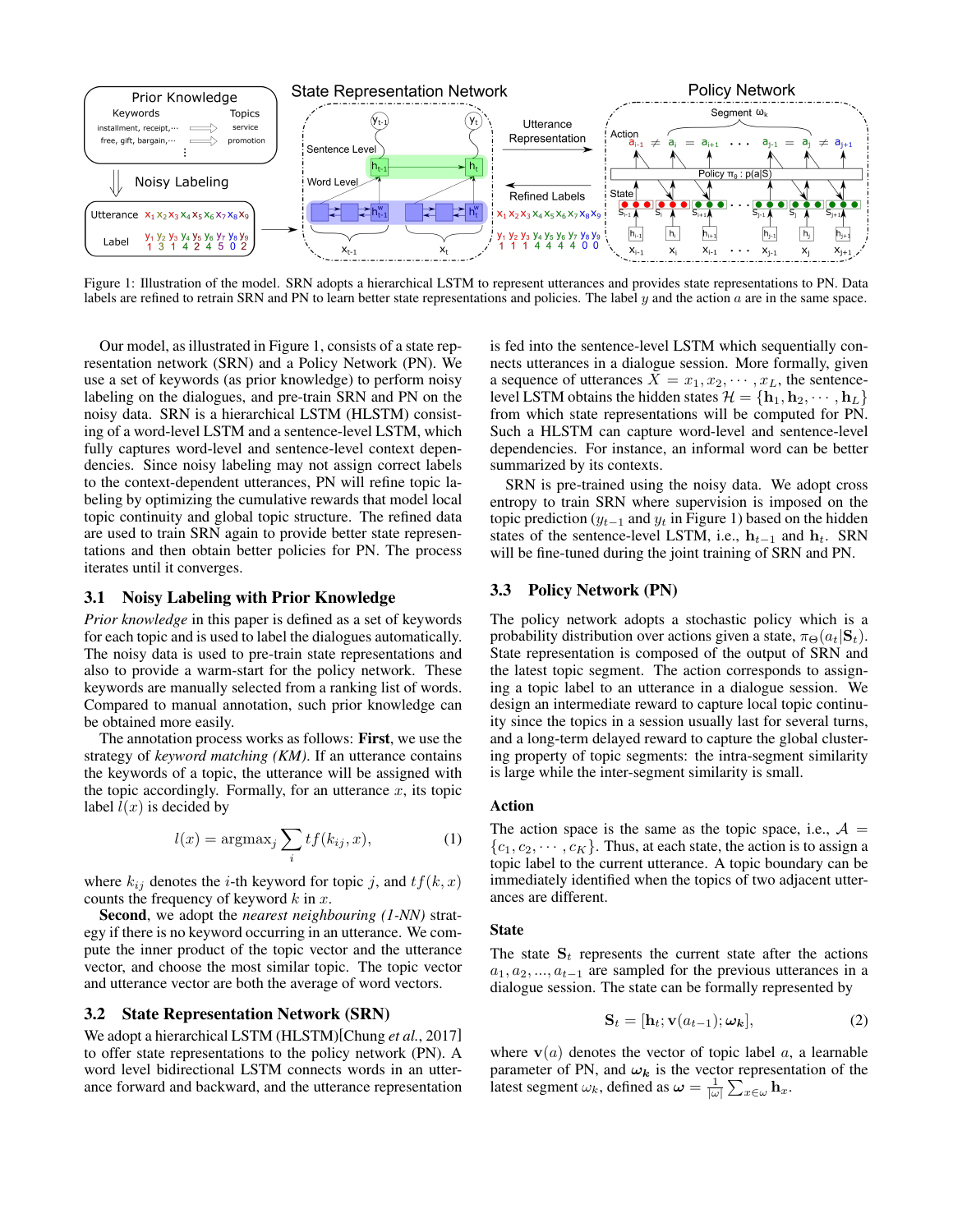#### **Policy**

A stochastic policy  $\pi_{\Theta}$  is adopted to sample a topic label for the current utterance at the current state  $S_t$ . The policy function is defined by a softmax function, which is a probability distribution over all topic labels in  $\mathcal{C}(\mathcal{A} = \mathcal{C})$ . As the probability of each topic differs from one to another, the policy tends to choose the topic with a larger probability even though other choices may derive the same reward. We thus extend the softmax function with a  $\beta$  – smoothed version, which has been reported to be effective in recent research [Guu *et al.*, 2017].

$$
\pi_{\Theta}(a_t | \mathbf{S}_t) = softmax(\mathbf{z}; \beta) = \frac{\exp(\mathbf{z} \cdot \beta)}{\sum_{\tilde{\mathbf{z}}} \exp(\tilde{\mathbf{z}} \cdot \beta)}, \quad (3)
$$

where  $z = W \cdot S_t$  is the input to the softmax function. Obviously, a very large  $\beta$  leads to the effect of  $argmax$  while smaller values produce more smoothed distributions.

#### Reward

We design two rewards: one is an intermediate reward to capture the local continuity of topics in dialogues since one topic usually lasts for several turns and it will not change too frequently; the other is a long-term delayed reward that models the global clustering property of topic segments: the content similarity between segments should be small while the similarity within a segment should be large.

The intermediate reward encourages the continuity of local topics during interactions. Formally

$$
r_{int} = \frac{1}{L-1} sign(a_{t-1} = a_t) \cos(\mathbf{h}_{t-1}, \mathbf{h}_t),
$$

where  $sign(c)$  is 1 if the condition c is true and -1 otherwise, and  $cos(\cdot)$  is the cosine similarity between two vectors. This reward addresses not only local topic continuity from the *labeling perspective*, but also the content similarity between adjacent utterances from the *content perspective*, where the content ( $\mathbf{h}_{t-1}, \mathbf{h}_t$ ) is represented by SRN.

The long-term delayed reward can be obtained when all utterances in a session are assigned with topic labels. To obtain a good global topic structure, the reward encourages higher similarity between utterances within the same segment and lower similarity between adjacent segments, as below:

$$
r_{delayed} = \frac{1}{N} \sum_{\omega \in X} \frac{1}{|\omega|} \sum_{X_t \in \omega} \cos(\mathbf{h}_t, \omega)
$$

$$
- \frac{1}{N - 1} \sum_{(\omega_{k-1}, \omega_k) \in X} \cos(\omega_{k-1}, \omega_k),
$$

where  $N$  is the number of segments predicted by the policy in a dialogue session X,  $\omega$  is a topic segment in X, and  $\omega$ is its vector representation. Note that topic segments can be obtained only when the topics of all utterances are sampled by PN, therefore, we call the reward *delayed*.

#### **Training**

We use policy gradient methods [Sutton *et al.*, 2000] with the REINFORCE algorithm [Williams, 1992] for optimization, aiming to maximize the expected total reward for a dialogue session. Denote  $\tau$  as a sequence  $S_1, a_1, \cdots S_L, a_L$ 

Algorithm 1: Reinforcement Learning Process **Require:**  $D$  as training data; 1 **foreach** *dialogue session*  $X_{1:L} \in D$  **do** 

2 | Initialize  $a_0$  and  $\omega_k$  with zeros;  $3 \quad \text{for } t \leftarrow 1 \text{ to } L \text{ do}$ 4 Cbtain state  $S_t$  with  $h_t$ ,  $a_{t-1}$ , and  $\omega_k$ ; 5 Sample action  $a_t \sim \pi_{\Theta}(a_t|\mathbf{S}_t)$  by Eq.(3); 6 Update  $\omega_k$  with  $a_t$  and  $a_{t-1}$ ;  $7$  end 8 Compute delayed reward  $R_L$ ;  $\Theta \leftarrow \Theta + \alpha \nabla J(\Theta)$  using Eq.(4); <sup>10</sup> end

generated from the policy, and  $T$  as the set of all possible sequences. The expected reward for a dialogue session  $X = x_1, x_2, \dots, x_L$  can be computed as follows:

$$
J(X; \Theta) = \mathbb{E}_{(\mathbf{S}_t, a_t) \sim P_{\Theta}(\mathbf{S}_t, a_t)} \left[ \sum_{t=1}^L r(\mathbf{S}_t, a_t) \right]
$$
  
= 
$$
\sum_{\tau \in \mathcal{T}} p(\mathbf{S}_1) \prod_{t=1}^L \pi_{\Theta}(a_t | \mathbf{S}_t) p(\mathbf{S}_{t+1} | \mathbf{S}_t, a_t) R_L,
$$

where  $R_L = (\sum_{t=1}^{L} r_{int}) + r_{delayed}$  is the expected cumulative reward for a dialogue session. Then, the gradient is estimated using the likelihood ratio trick:

$$
\nabla_{\Theta} J(X; \Theta) = \mathbb{E}_{\tau \sim \pi_{\Theta}(\tau)} \left[ \sum_{t=1}^{L} (R_L - b(\tau)) \nabla_{\Theta} \log \pi_{\Theta}(a_t | \mathbf{S}_t) \right].
$$
\n(4)

The *baseline*  $b(\tau)$  [Williams, 1992] in Eq.4 is used to reduce the variance of the estimate without altering its expectation theoretically. In practical use, we will sample some sequences  $\tau_1, \tau_2 \cdots \tau_k$  for X with the current RL policy. The model will assign a score to each sequence according to the designed reward function, and then estimates  $b(\tau)$  as the average of those rewards. So the coefficient  $R_L - b(\tau)$  will be positive if the reward of sampled sequence  $\tau$  is larger than  $b(\tau)$ , to encourage a good exploration sampled by RL policy, otherwise negative.

The training details of PN is summarized in Algorithm 1.

#### 3.4 Overall Procedure

The overall procedure is shown in Algorithm 2. First of all, the training and validation dialogues are labeled by prior

#### Algorithm 2: Overall Training Process

1 Initialize training data  $D$ , validation data  $V$  by noisy labeling; <sup>2</sup> Pre-train SRN and PN on D ;

- 
- 3 Obtain refined data  $D'$ ,  $V'$  for all sessions in  $D$ ,  $V$  by applying the current policy:  $a_t^* = argmax_a \pi_{\Theta}(a|\mathbf{S}_t);$
- 4 Train SRN on  $D'$  to update state representations of  $D', V';$
- $D \leftarrow D', V \leftarrow V';$
- <sup>6</sup> Train PN on D with Algorithm 1;
- <sup>7</sup> Repeat Step 3-6 until the relative change ratio (RCR, see the section of *Convergence Analysis*) between  $V$  and  $V'$  at Step 3 is less than 0.5%;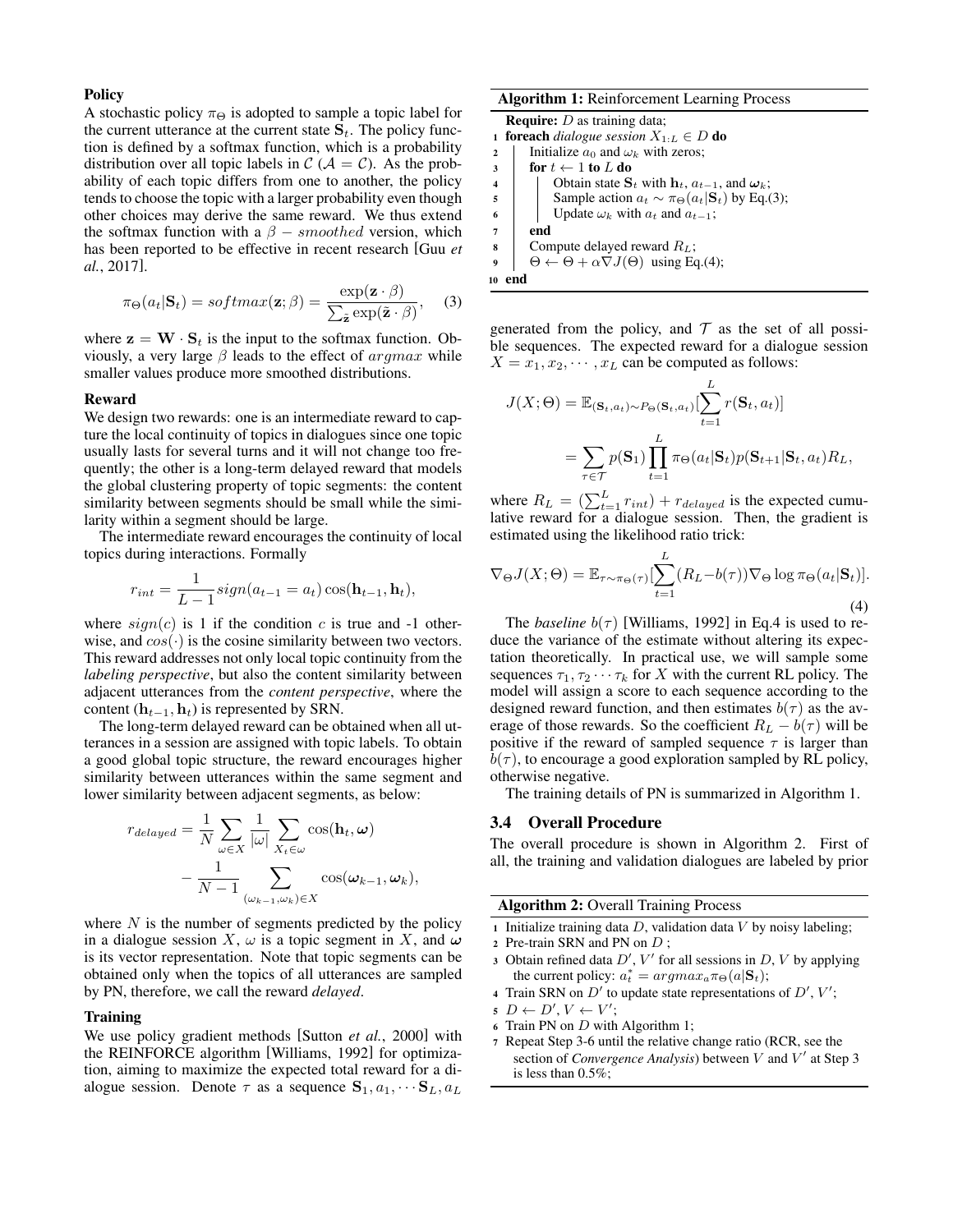knowledge (a set of keywords). SRN and PR are then pretrained on the noisy data to provide a warm-start. The algorithm then begins the iterative procedure: apply the current policy to refine data labels by considering local topic continuity and global topic structure, train SRN on the refined data to obtain better state representations, and then train PN to obtain better policies. Since better policies can further refine noisy data labels, the algorithm runs in a positive loop until it converges.

# 4 Experiment

# 4.1 Datasets

Due to the lack of benchmark dialogue datasets of topic segmentation and labeling, we collected customer service dialogues from a large E-commerce website. The dialogues came from two domains: SmartPhone and Clothing. These dialogues recorded the interactions between the customers and the merchant agents on products inquiry, delivery services, and other related information.

| Datasets                                                                                                               | <b>SmartPhone</b>                  | Clothing                                 |
|------------------------------------------------------------------------------------------------------------------------|------------------------------------|------------------------------------------|
| # Topic category<br># Training session<br># Training utterance<br># Gold-standard session<br># Gold-standard utterance | 12.315<br>430.462<br>300<br>10.888 | 10<br>10,000<br>338.534<br>315<br>10.962 |

Table 2: Statistics of the corpus.

| Category     | Keywords list                     |
|--------------|-----------------------------------|
| Service      | 分期(installment), 发票(receipt),     |
|              | 额度(quota), 电子(electronic)         |
| Promotion    | 送(free), 活动(promotion), 礼(gift),  |
|              | 赠品(free gift), 享(share)           |
| Chitchatting | 嗯(yeah),谢谢(thank),你好(hello),      |
|              | 恩恩(yep),客气(welcome)               |
| Product Info | 卡(card),膜(film),耳机(headset),      |
|              | 款(model), 充电(charge)              |
| Refunds      | 退款(refund),退(return),运费(fee),     |
|              | 同意(agree), 寄回(send back)          |
| Logistics    | 发货(delivery),快递(express),发(send), |
|              | 默认(default),预计(estimated)         |
| Payment      | 改(change),更改(adjust),错(wrong),    |
|              | 留下(record), 无效(invalid)           |

Table 3: Topics and sample keywords in the SmartPhone corpus.

Table 2 details the corpus. An utterance refers to the text from a customer or an agent, which may contain incomplete or multiple sentences. The training data are unlabeled while the test data are annotated manually. We randomly chose 300 sessions from the training dataset for validation. The topics and some sample keywords for each topic in the Smart-Phone domain are shown in Table 3. These keywords of all topic categories are manually selected based on frequency and with some heuristics. Similar processes are conducted on the Clothing dataset.

# 4.2 Experiment Settings

The parameters of SRN are set as follows: the dimension of the hidden states and word vectors is both 100, and the learning rate is 1e-4. In PN, we performed a grid search for hyper-parameters to maximize the total reward  $R_V =$  $\sum_{X \in V} J(X; \Theta)$  on the validation set V. These hyperparameters include: the dimension of the topic vectors = 100, the learning rate  $\alpha = 1e-5$  and  $\beta = 0.5$  in the smoothed softmax.

### 4.3 Evaluation Metrics

Our method is evaluated on two tasks: topic segmentation and topic labeling. We adopted the below metrics: (1) Mean absolute error (MAE) and WindowDiff (WD) for topic segmentation; (2) and classification accuracy for topic labeling.

As for MAE, we compared the number of predicted segments in each dialogue session with the gold standard segmentation on the test set T, formally defined as  $MAE =$  $\frac{1}{|T|} \sum_{X \in T} |N_{pred}(X) - N_{ref}(X)|$  where  $N_{pred}(X)$  denotes the number of segments in  $X$  predicted by a model, and  $N_{ref}(X)$  the number of reference segments.

WindowDiff (WD) for topic segmentation is adopted from [Pevzner and Hearst, 2002]. WD moves a sliding window of fixed size  $w$  over a dialogue session to compare the result predicted by the model with the reference result.  $0 \leq WD \leq 1$ with a perfect segmenter scoring 0. As a suggested setting, the window size  $w$  is set to 3/4, almost half of the average segment length of 5.02/7.67 utterances per session in the Smart-Phone/Clothing domain, respectively.

(a) Topic Segmentation (MAE and WD)

|                               | SmartPhone |                   |                                                       | Clothing |  |  |
|-------------------------------|------------|-------------------|-------------------------------------------------------|----------|--|--|
| Model                         | MAE        | WD                | MAE<br>16.32<br>3.67<br>3.17<br>8.85<br>16.26<br>2.74 | WD       |  |  |
| TextTiling(TeT)               | 13.09      | .802              |                                                       | .948     |  |  |
| TopicTiling                   | 3.30       | .522              |                                                       | .602     |  |  |
| TeT+Embedding                 | 3.59       | .564              |                                                       | .567     |  |  |
| <b>STM</b>                    | 4.37       | .505              |                                                       | .669     |  |  |
| NL+HLSTM                      | 8.25       | .632              |                                                       | .925     |  |  |
| Our method                    | 2.69       | .415              |                                                       | .446     |  |  |
| (b) Topic Labeling (Accuracy) |            |                   |                                                       |          |  |  |
| Model                         |            | <b>SmartPhone</b> |                                                       | Clothing |  |  |
| Twitter-LDA                   |            | 25.4              |                                                       | 24.5     |  |  |
| <b>TopicTiling</b>            |            | 27.6              |                                                       | 17.2     |  |  |
| <b>Keyword Matching</b>       |            | 39.8              |                                                       | 31.8     |  |  |
| NП                            |            | 51 <sub>1</sub>   |                                                       | 20 V     |  |  |

|                           | NL<br>NL+HLSTM   | 51.4<br>52.6                                                                                                                                                                                                                     | 39.0<br>40.1<br>48.0 |  |  |
|---------------------------|------------------|----------------------------------------------------------------------------------------------------------------------------------------------------------------------------------------------------------------------------------|----------------------|--|--|
|                           | Our method       | 62.2                                                                                                                                                                                                                             |                      |  |  |
| $\mathbf{r}$ $\mathbf{r}$ | $\sqrt{2}$<br>п. | $\cdots$ . The contract of the contract of the contract of the contract of the contract of the contract of the contract of the contract of the contract of the contract of the contract of the contract of the contract of the c | .                    |  |  |

Table 4: Results on topic segmentation (a) and topic labeling (b). NL denotes noisy labeling with prior knowledge.

# 4.4 Main Results

### Topic Segmentation

We compared our method with the following baselines:

 $\triangleright$  *TextTiling* [Hearst, 1997]: It measures the similarity of each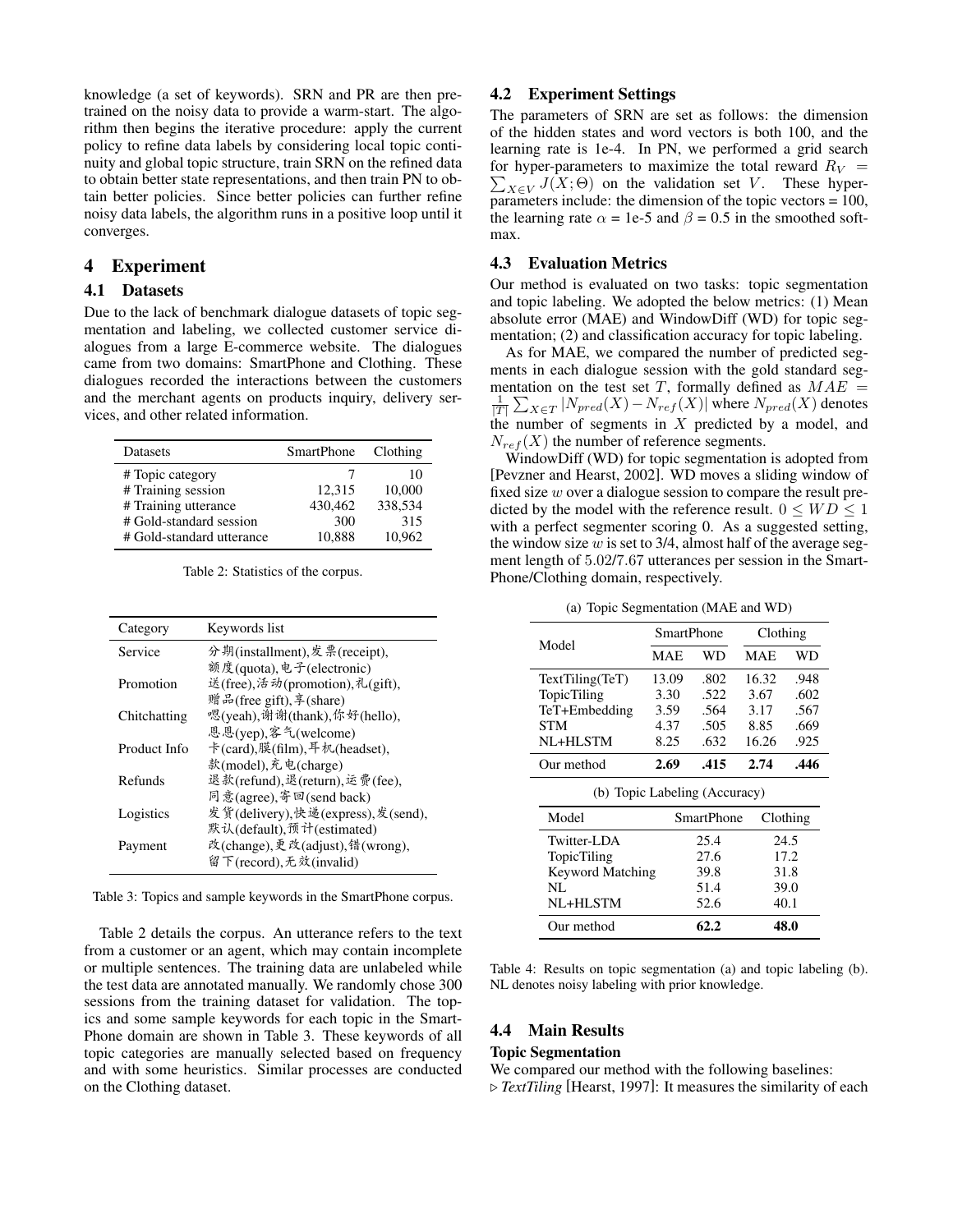| (a)        |                      |      |      | (b)            |       |       | (c)                          |              |      |          |
|------------|----------------------|------|------|----------------|-------|-------|------------------------------|--------------|------|----------|
| Model      | # Keywords per topic |      |      | <b>SubSets</b> | KМ    | 1-NN  |                              | Segmentation |      | Labeling |
|            |                      |      | Q    | Utterances     | 3.503 | 7.385 | Model Setting                | <b>MAE</b>   | WD   | Acc      |
| NL         | 45.0                 | 51.4 | 48.0 | NL             | 78.7  | 38.4  | $RL + r_{int}$               | 3.04         | .449 | 59.5     |
| $NL+HLSTM$ | 46.6                 | 52.6 | 48.8 | NL+HLSTM       | 78.6  | 40.2  | $RL + r_{delayed}$           | 3.89         | .490 | 60.4     |
| Our method | 55.3                 | 62.2 | 58.2 | Our method     | 79.0  | 54.2  | $RL + r_{int} + r_{delayed}$ | 2.69         | .415 | 62.2     |

Table 5: (a) Labeling accuracy with different numbers of keywords. (b) Labeling accuracy on the subsets of the test set. (c) Influence of different rewards on the performance of segmentation and labeling. All the experiments were conducted on the SmartPhone domain.

adjacent sentence pair, and "valleys" of similarities are detected for segmentation.

. *TopicTiling* [Riedl and Biemann, 2012]: It employs latent topics obtained from LDA to improve performance by stabilizing the topics.

. *TextTiling+Embedding* [Song *et al.*, 2016]: Embedding enhanced TextTiling, by applying word embeddings to compute similarity between sentences.

. *STM* [Du *et al.*, 2013]: A Structured Topic Model, assuming that any utterance in the same segment is generated from the same segment-level topic distribution.

 $\triangleright$  *NL+HLSTM*: The topic label of each utterance is obtained by this supervised model and then topic segments are obtained by merging adjacent utterances of the same topic. The model is trained on the noisy data.

Results are presented in Table 4(a). Lower MAE and WD scores indicate a better agreement with the gold standards. Our method outperforms other models in terms of MAE and WD on both domains. TextTiling and NL+HLSTM tend to make smaller segments compared to other baselines. Topic-Tiling has good performance on topic segmentation since it tries to find fine-grained subtopical changes using LDA. Embedding enhanced TextTiling works much better since word embedding can well capture the semantic similarity. STM uses a hierarchical Bayesian model by representing utterances with topic distributions. However, no baseline considers global topic structure as our method does.

### Topic Labeling

We compared the following baselines for this task:

. *Twitter-LDA* [Zhao *et al.*, 2011]: We regard a dialogue session as a text document in LDA, and each utterance is assigned with a topic label using Twitter-LDA. The mapping between a latent topic and a topic label of the task is manually built.

. *TopicTiling* [Riedl and Biemann, 2012]: We use topic ID assigned by TopicTiling to label the sentences, and also set up a mapping from a topic ID to a topic label.

. *Keyword Matching*: Topic label is assigned by keyword matching, see Eq. 1.

 $\triangleright$  *NL*: Topic label of an utterance is given by noisy labeling with the prior knowledge using both keyword matching and nearest neighboring, see *Section 3.1*.

 $\triangleright$  *NL+HLSTM*: The same as that in topic segmentation. Prediction for each utterance depends on the preceding utterances of the same session.

Results in Table 4(b) show that: 1) Our method outper-

forms other models substantially indicating that optimizing local and global topic structures can benefit the task greatly; 2) Because the generated latent topics are implicit and indirect, unsupervised methods (Twitter-LDA, TopicTiling) obtain an accuracy lower than 30% on the two datasets. On the contrary, *Keyword Matching* is more straightforward and simple, and can provide a better result; 3) NL+HLSTM performs slightly better than NL as expected. Training a supervised model on noisy data does not lead to better results compared to the noisy labeling since noisy label is the upper bound, indicating that it has a limited ability for context understanding if without the ability to correct noisy labels.

### 4.5 Extended Evaluation

In the following sections, we evaluated the robustness of our method, the influence of different rewards, and the convergence analysis on the SmartPhone domain.

### Robustness to Prior Knowledge

The noisy data labeled by prior knowledge provides a warmstart to state representation and policy learning. To verify whether our method can obtain robust improvements over the baselines, we varied the number of keywords in each topic for noisy labeling. The keywords are ranked by their frequencies in the corpus in descending order.

As shown in Table 5(a), our method can improve the results robustly and substantially even if the number of keywords in prior knowledge is varied. Few keywords (3) may not provide sufficiently good warm-start for our method, but it still has remarkable improvement against the baselines (55.3% vs. 46.6%). Too many keywords (9) degrade the performance remarkably since the discriminative ability between topics decreases, however, our method still has much better results than the baselines (58.2% vs. 48.8%). In all the cases, our method can improve the baselines by absolute values of 10∼12%.

### Ability of Context Understanding

To verify the ability of context understanding of our method, we split all the test utterances to two sets: the first subset whose labels can be assigned by keyword matching (*KM*), and the second subset which contains no keyword and is labeled by the nearest neighbor strategy (*1-NN*, see *Section 3.1*). In general, labeling the second subset correctly requires understanding the context, which is harder for the models. The two sets have no intersection.

Results in Table 5(b) show that: 1) Most utterances (about 68%) do not contain topical keywords. Given that informal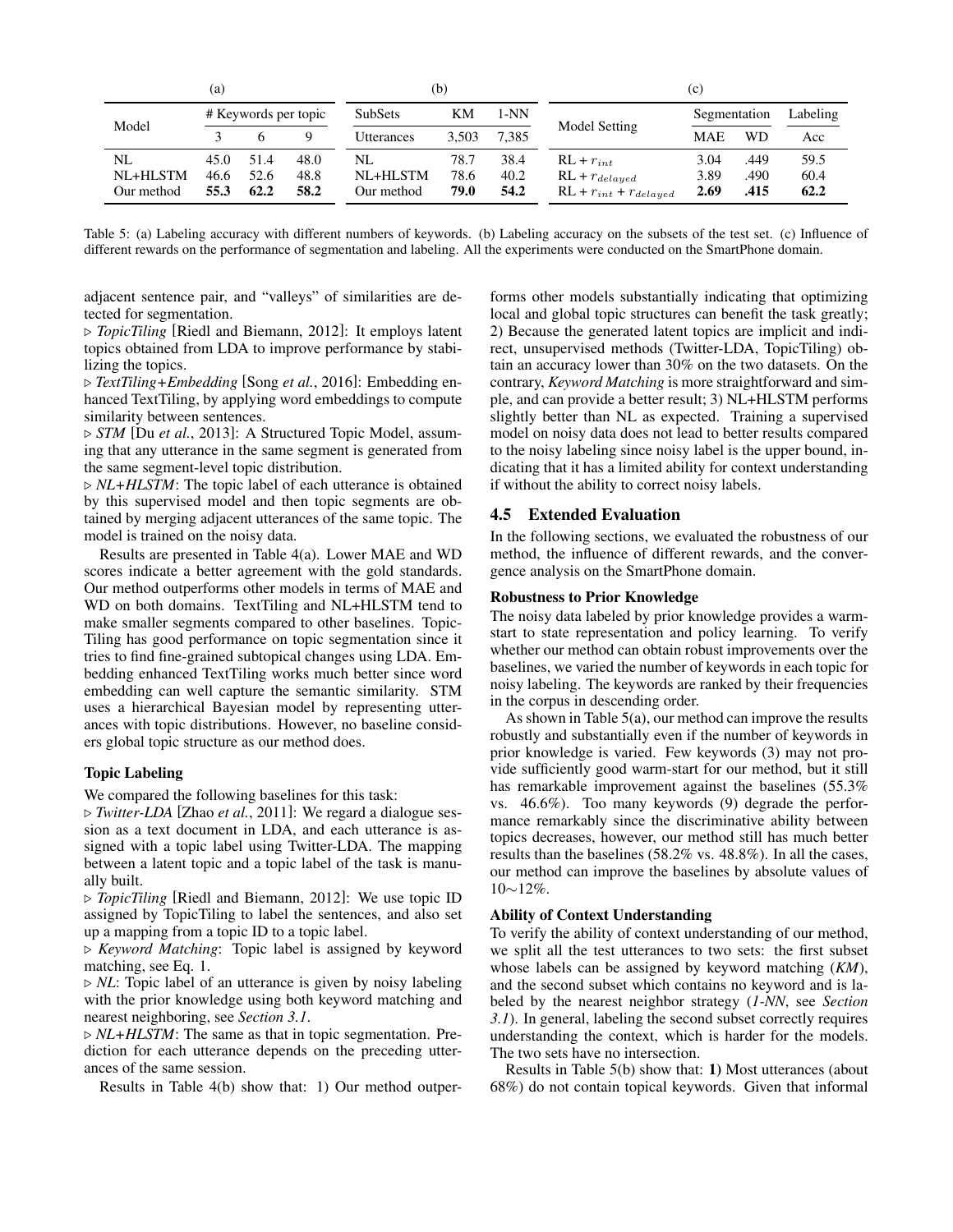

Figure 2: Learning curves of loss/reward (left) and testing accuracy/RCR (right) of PN during iterations. First two iterations are omitted for pre-training.

language is commonly used through dialogues, the second subset is much more difficult than the first one for this task. 2) Since our method has the ability to correct noisy labels and to represent dialogue content and context by considering all historical information, it outperforms NL and NL+HLSTM substantially on the second subset, and it can even improve the accuracy on the first set. Thus, our method can better understand the context.

### Influence of the Rewards

We justified the influence of the intermediate reward and delayed reward on the performance.

Table 5(c) demonstrates that our method achieves the best performance when optimizing the intermediate and delayed rewards simultaneously. When removing the delayed reward, labeling accuracy drops substantially, indicating that global topic structure is a key factor in this task. When removing the intermediate reward, labeling accuracy also drops remarkably, indicating that local topic continuity also matters. Similarly, the model leads to suboptimal performance on topic segmentation when ablating either reward. As it can be observed, the intermediate reward is more influential on segmentation than the delayed reward, because local topic continuity is a more straightforward factor which manipulates segmentation from the labeling perspective.

### Convergence Analysis

The learning curves (loss and reward) in Figure 2 show that our model converges after 14 iterations. The testing accuracy reaches a stable value (62.2%) after the model converges.

In order to verify how the noisy data are changed by the RL module, we proposed relative change ratio (RCR) to quantify the changes of labels between the dataset  $A$  (before RL) and  $A'$  (after refined by RL) (see Algorithm 2). Define the set  $\Delta(A;A') = \{x|y \neq y', (x,y) \in A \wedge (x,y') \in A'\}$  where  $y$  is the label of utterance  $x$ , and RCR is then calculated as  $RCR(A) = \frac{|\Delta(A; A')|}{|A|}$ . RCR measures the percentage of ut- $|A|$ terances with labels changed before and after the RL process.

Figure 2 indicates that the  $RCR(V)$  of both the training and validation data converges to a very small percentage  $(<0.5\%)$  after 14 iterations. Meanwhile the accuracy on the test set is gradually improved. This clearly shows that RL



Figure 3: Exemplar segmentation from the reference segmentation, Noisy labeling (left), and RL (right). The horizonal axis is the index of utterances in a session.

continuously improves the result thanks to the rewards modeling the local and global properties of topic structures.

### Topic Structure Visualization

To provide more insights, we visualized the segment results for a session example from noisy labeling, RL, and the gold annotation, respectively. Each bar indicates a topic boundary between utterances in a session. Red bar indicates the result from human annotation, and blue bar from noisy labeling or our RL method.

As can be seen in Figure 3, noisy labeling tends to produce more fragmented segments, while RL can provide much more coherent segmentation.

### 5 Conclusion

We present a weakly supervised method for topic segmentation and labeling in goal-oriented dialogues. Our central logic works as follows: noisy labeling provides a warm-start to state representation training and policy learning, data refinement can be obtained by optimizing the rewards which capture both local topic continuity and global topic structure, and better data can be used to train better state representations and policies. This positive loop can be run iteratively until the model converges. This methodology can be generalized to other tasks. Through correcting noisy labels of automatically annotated data, a weakly supervised method can improve the performance substantially, if some task/domain/prior expertise can be well captured by the reward function. Extensive experiments show that the method has a strong ability of segmentation, labeling, and context understanding.

Such a method, firstly noisy labeling and then refining with RL, may inspire other tasks to obtain superior performance in